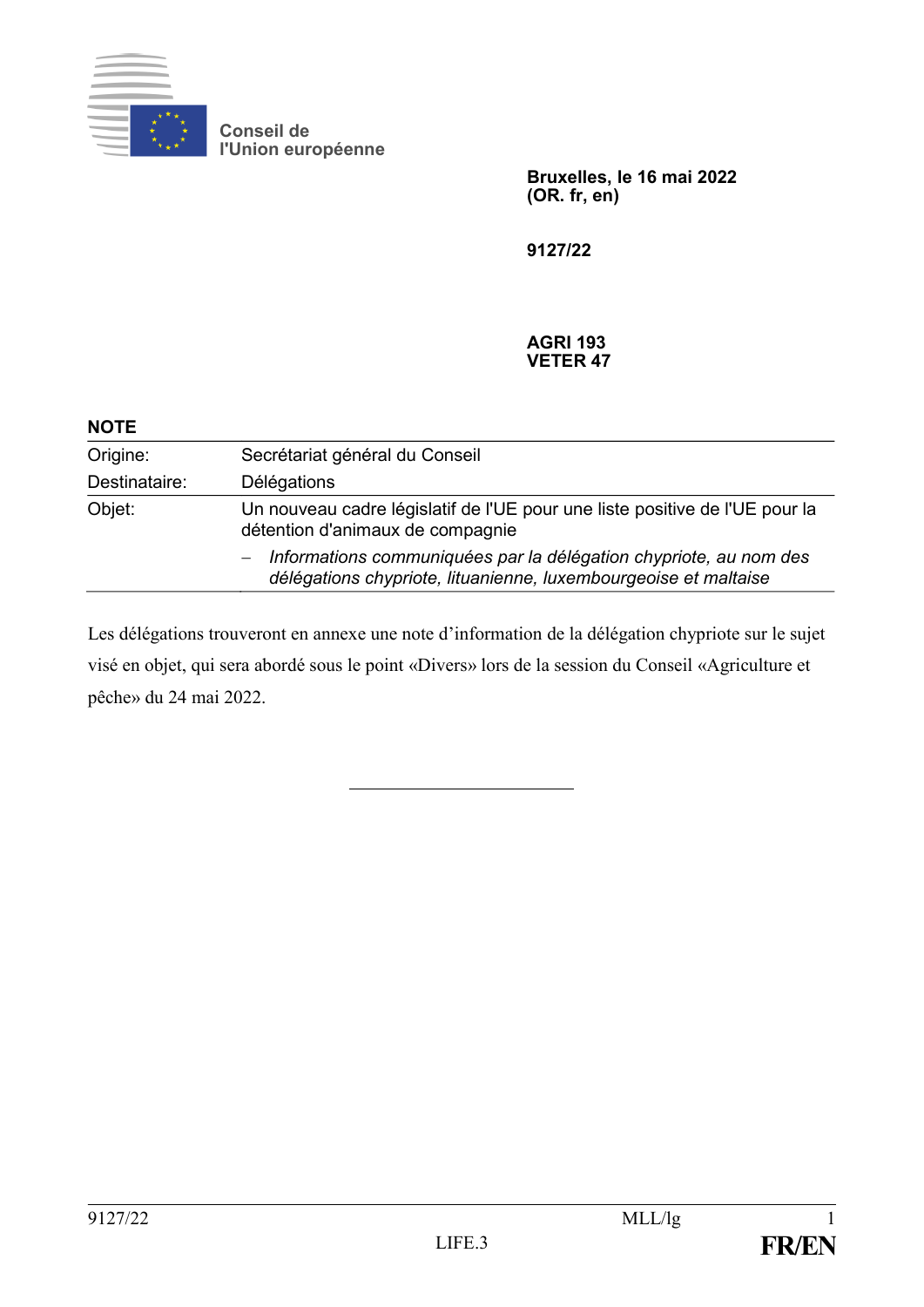# **Position paper on a new EU legislative framework for an EU Positive List for the keeping of companion animals on behalf of Cyprus, Lithuania, Luxembourg and Malta**

### **1. Introduction**

Every year, millions of wild animals are captured from their natural habitats and sold around the world, destined for a life in captivity. It is well documented that the trade in exotic species is one of the main threats to biodiversity, placing many species in danger of extinction. In Europe alone, it is estimated that more than 100 million pets exist (other than dogs and cats), including small mammals, birds, reptiles, fish and amphibians. Many of these species were captured from the wild, depleting natural populations and leading to loss of biodiversity. Many of these wild species are not suited for a life in captivity and suffer greatly as a result. Furthermore, the emergence of zoonotic diseases has been linked to the wildlife trade.

In an effort to address this problem, a number EU countries have adopted a Positive List: a list of a limited number of animal species that can be kept by private citizens as pets. Although these are important steps, in order to have a significant impact on biodiversity conservation and animal welfare, EU countries could look into increasing the level of protection and efficiency by establishing an EU-wide Positive List for the keeping of companion animals.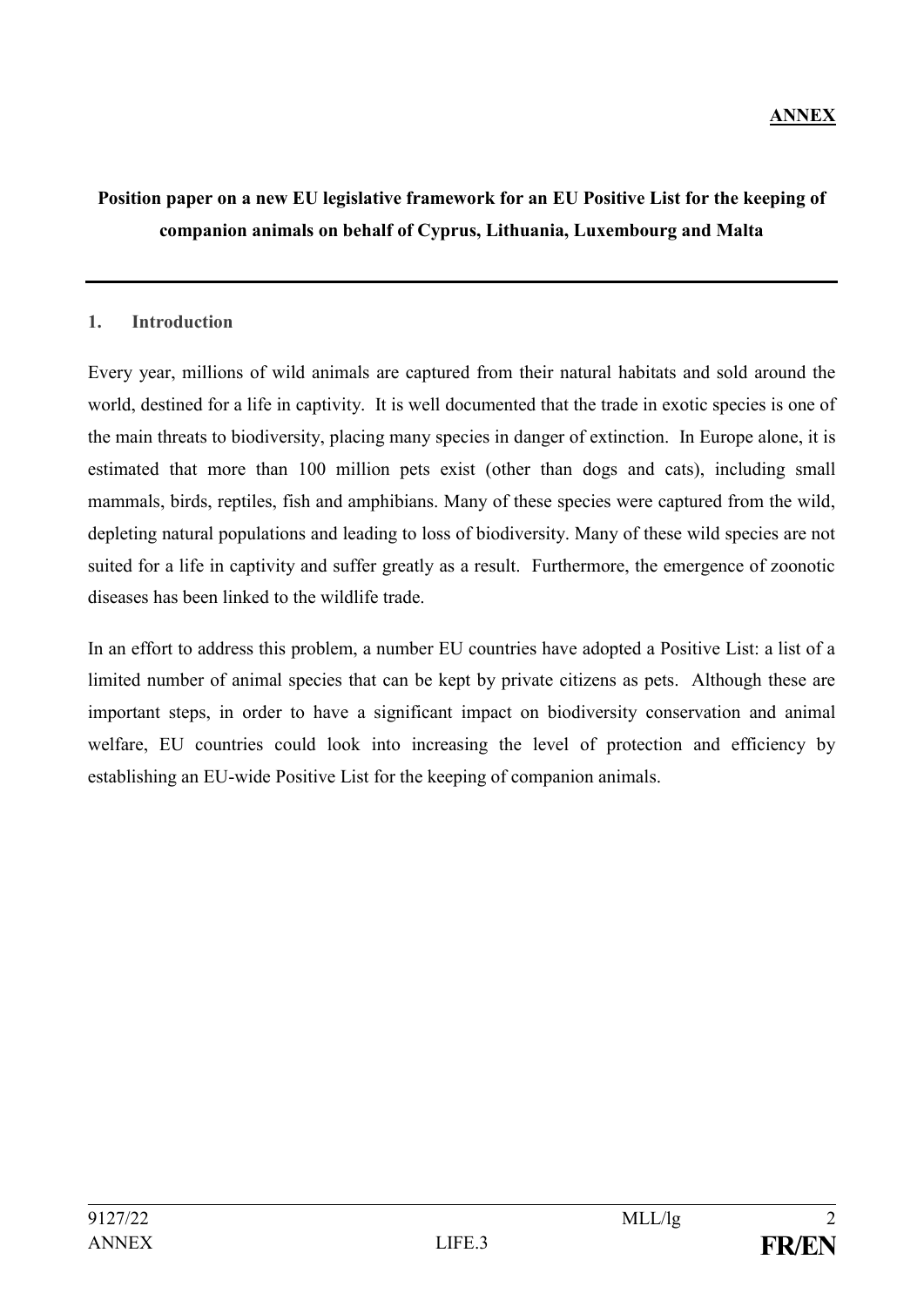#### **2. The problems of keeping wild animals as pets**

## *2.1. Animal welfare*

Domesticated animals, such as dogs and cats, cannot survive in the wild and, with proper care, can live long and happy lives in the company of humans. This is not the case for thousands of exotic animals that are kept as pets, including wild mammals, birds, and reptiles. Wild species have complex social, behavioral, and nutritional needs that make it extremely difficult for individual owners to provide them with the care they need and may suffer greatly when captured, transported and placed in captivity.

According to a large survey by the Federation of Veterinarians of Europe (FVE), which looked into veterinarians' exposure to exotic species in their daily practice, it became clear that many species are not suitable as companion animals and that there is a need to raise public awareness concerning the welfare of wild animals kept as pets.

Wild animals experience extreme stress, boredom, depression and severe behavioral and veterinary issues including self-mutilation, health problems and early mortality. Animals which have evolved to live in social groups, for example, suffer immensely when kept isolated in confined spaces or cages, without the ability to interact with other members of their own species.

Many wild animals have a longer life span than other commonly kept pets, such as dogs and cats, making the lifetime commitment requirement even more burdensome. Many owners find themselves unable to care for the animals they acquire or lose interest which may result in neglect and poor animal welfare conditions. According to the Animal Advocacy and Protection (AAP) organization, which focuses on the rescue and rehabilitation of wild animals in Europe, most of the animals they rescue have been abandoned by their owners. Animal abandonment creates a significant burden for Member State Competent Authorities who need to deal with animals which require housing and care which may be beyond the resources available.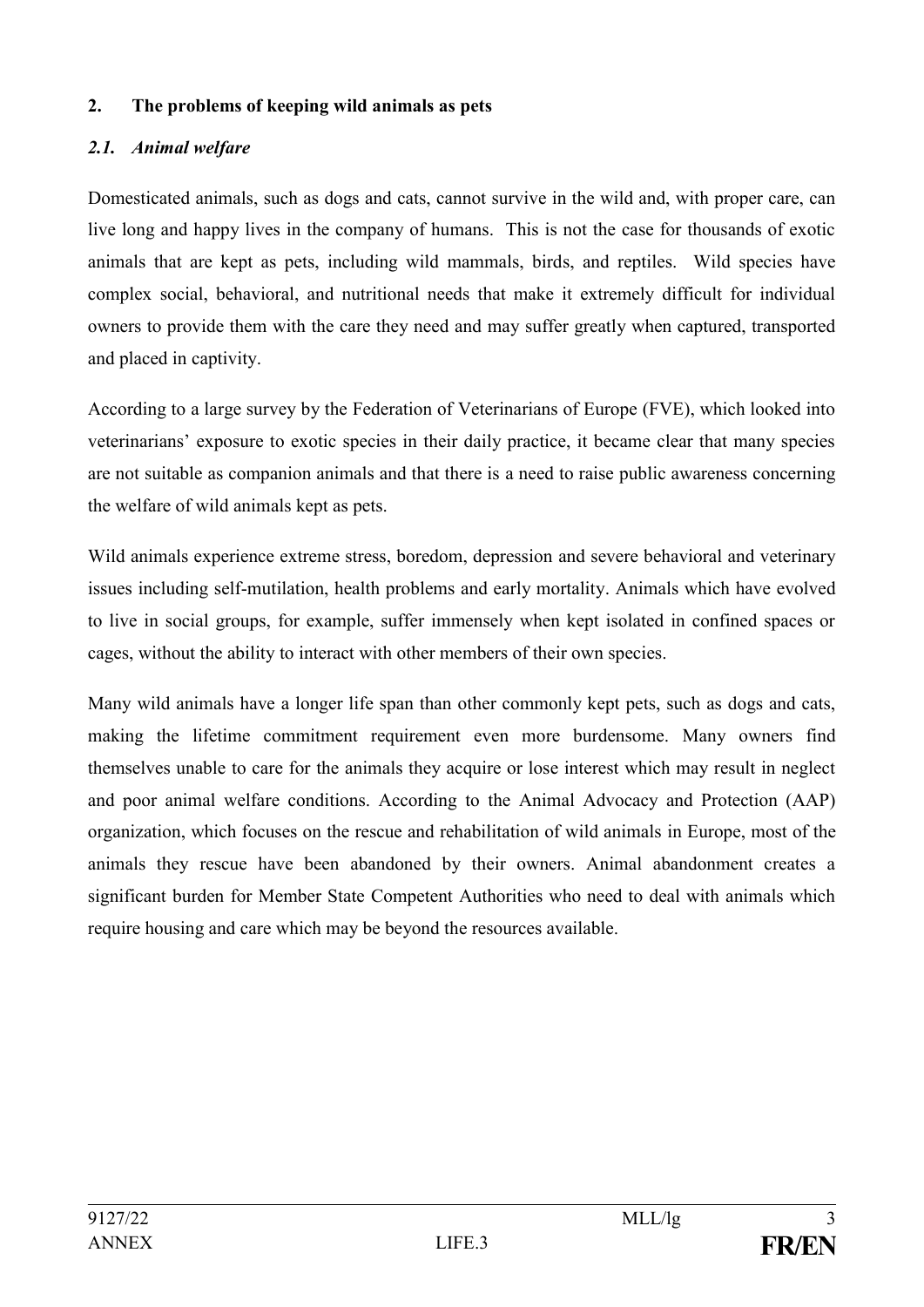A number of animals taken from nature end up in captive breeding facilities to continue to feed the exotic pet trade. Being born in captivity does not mean that an animal is no longer wild. The captive breeding industry cannot guarantee the safety and welfare of animals. Furthermore, many species require a constant supply of wild-caught specimens for the breeding to be viable, causing an increased demand for animals to be captured from the wild.

#### *2.2. Biodiversity loss and environmental impacts*

According to IUCN, the world's leading authority on conservation, one of four mammal species and one of eight species of birds face a high risk of extinction, while one in three amphibians and almost half of all tortoises and freshwater turtles are threatened. It has been well documented that the exotic pet trade is one of the main threats to the survival of many species, adding to other major threats to biodiversity, such as habitat loss, pollution, and climate change.

While certain restrictions exist through the Convention of International Trade in Endangered Species (CITES), there is growing evidence that the exotic species trade leads to the devastation of wild animal populations, which eventually places many species at risk. A study by the United Nations Environment Programme estimated that for every chimpanzee kept as a pet or in a zoo, another ten die during capture or transport. For birds, the numbers are even more staggering. It has been estimated, for example, that up to two thirds of African grey parrots, a highly sought species due to its intelligence and vocal abilities, die during capture.

Biodiversity may also be impacted in the case where wild species escape or are released by their owners into the wild. While many animals may not survive the foreign climate and may die from exposure and malnutrition, others may adapt to their new environment and become invasive, threatening the local biodiversity. The European Commission estimates that the cost of controlling and managing the damages from invasive species in the EU is 12 billion euro annually.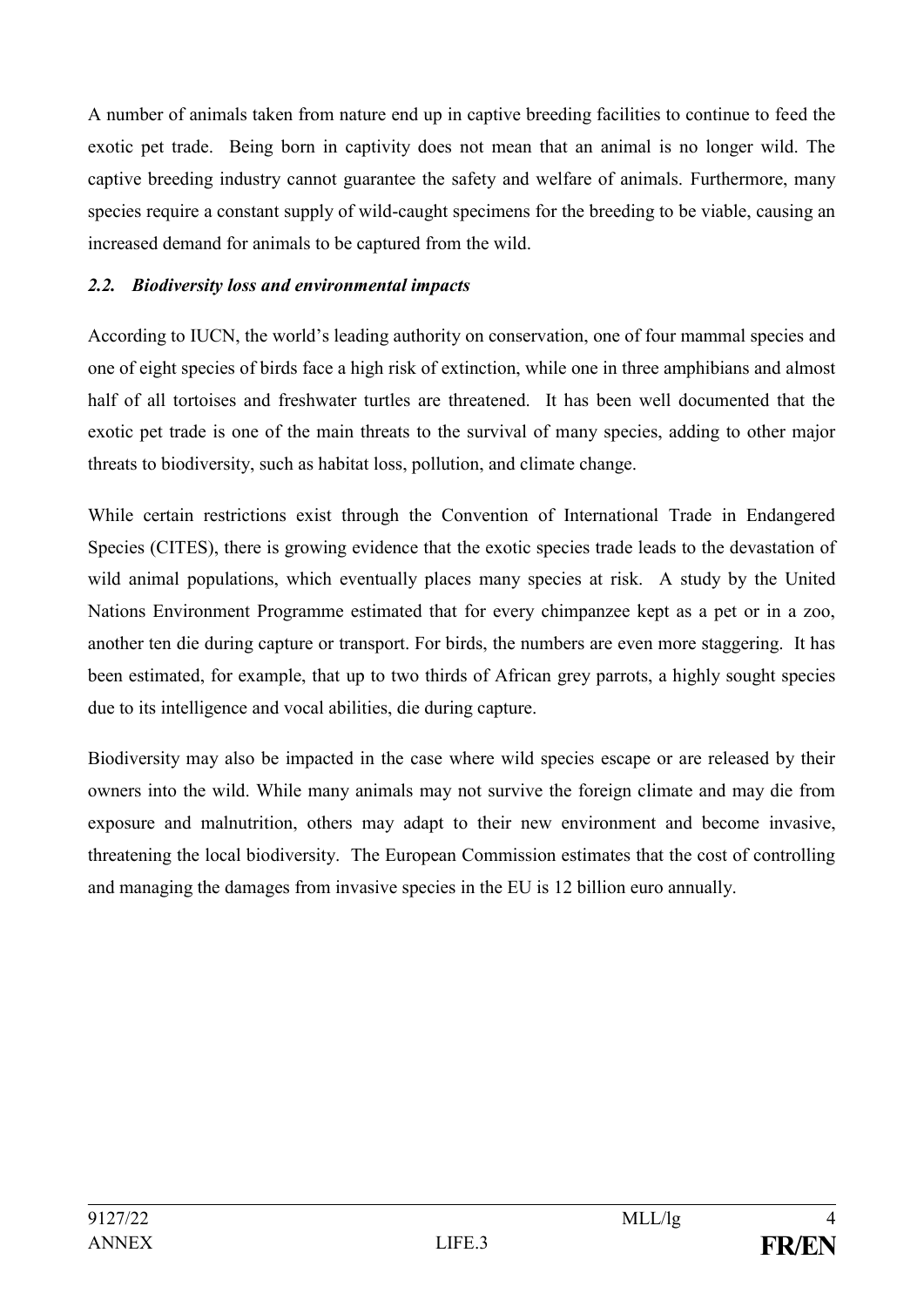#### *2.3. Public health and safety*

The World Health Organization has determined that COVID-19, the recent virus that has caused millions of deaths around the world, has in fact originated from an animal. Other examples of zoonoses – diseases that are transmissible from animals to humans – which have had a serious impact on human health in recent decades are the Severe Acute Respiratory Syndrome (SARS), the avian flu, and the Ebola virus. In fact, it is estimated that more than 70% of all zoonotic diseases originate from wild animals. If wild animals become pets, their close proximity to human owners drastically increases the danger of spillover.

In addition to the potential spread of disease, many wild animals that are kept as pets pose a serious threat to people's safety, due to their natural behavior exhibiting aggressive or predatory traits. This could be worsened by the stress they endure in captivity and their inability to exhibit natural behavior. People who buy exotic pets often find that when these animals reach maturity, they can no longer be controlled and may become aggressive (i.e. adult chimpanzees or wild cats). There are many instances of people who have been hurt by their exotic pets through biting, clawing, suffocation, and poisoning.

### **3. Current legislation**

The international trade of vulnerable species is regulated by the [Convention on International Trade](https://www.nationalgeographic.com/animals/article/convention-on-international-trade-in-endangered-species)  [in Endangered Species of Wild Fauna and Flora](https://www.nationalgeographic.com/animals/article/convention-on-international-trade-in-endangered-species) (CITES). CITES is implemented in the EU through a set of Regulations known as the EU Wildlife Trade Regulations (including Council Regulation (EC) No 338/97). The overwhelming majority of animals in the exotic pet trade are not covered by CITES or the EU Wildlife Trade Regulations. The species and specimens covered by CITES are listed in [three Appendices,](https://cites.org/eng/app/index.php) according to the degree of protection they need. While CITES is highly significant in regulating the trade of species at-risk, it cannot safeguard many wild animal populations.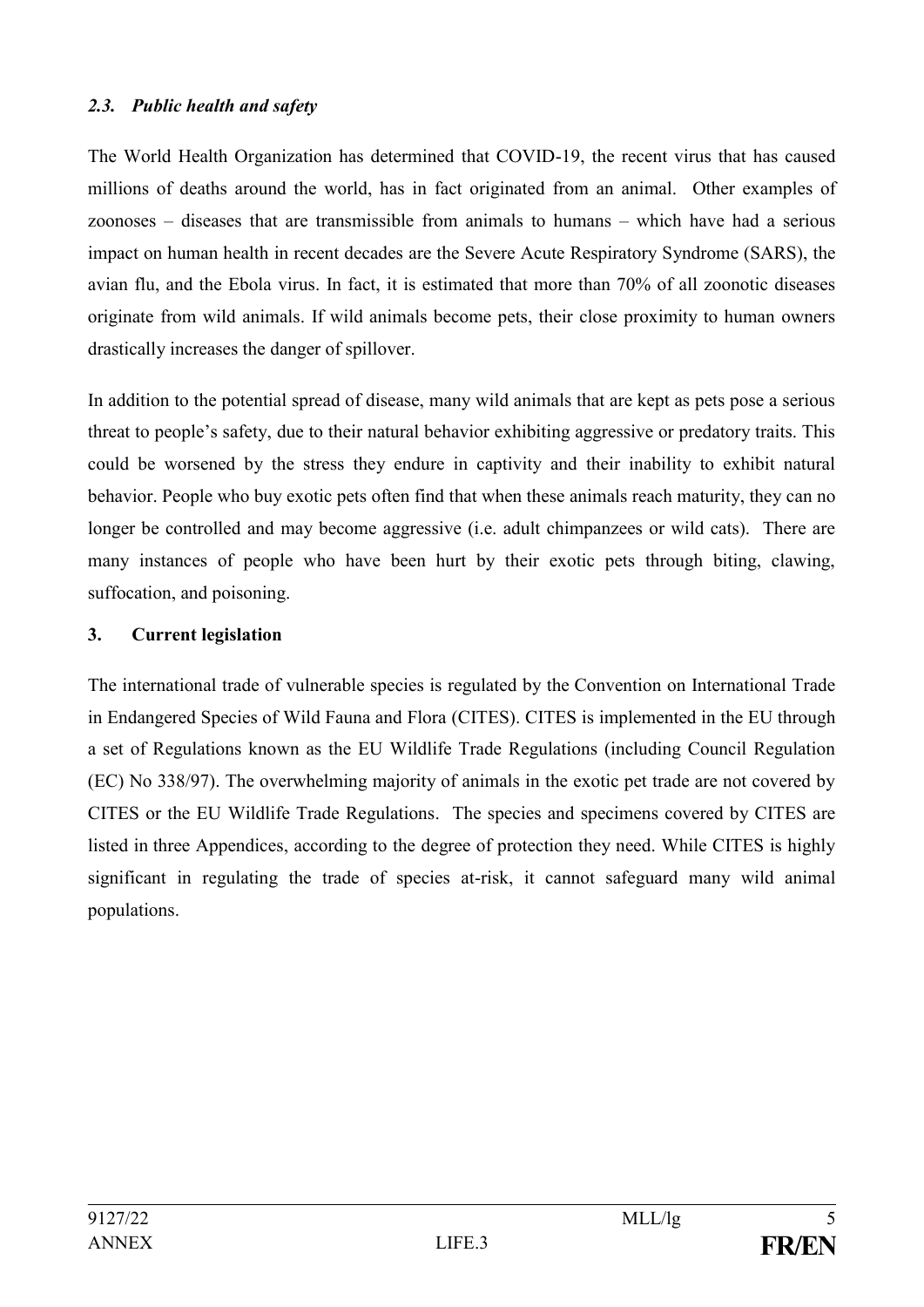Current EU laws may be considered as insufficient to tackle the animal welfare, public health and safety, and invasiveness risks associated with the trade and keeping of wild animals as pets. For example, scientists have warned that the EU list of prohibited invasive alien species, as specified in the invasive species regulation (Regulation (EU) No 1143/2014), is unable to match and curb the magnitude of the threat that invasive alien species pose to EU biodiversity. Moreover, the EU animal health law (Regulation (EU) 2016/429) was not designed with the exotic pet trade in mind and is insufficiently equipped to detect, prevent and respond to the public health risks posed by these animals. Ultimately, none of the legislative acts relating to animal welfare that have been adopted by the EU in the past 40 years or more, govern the welfare of animals kept and traded as pets within the EU internal market.

In addition to the CITES Convention, certain EU members have their own national legislation for regulating the import of certain animals, which is quite diverse. The majority of EU countries have provisions that ban the keeping of certain animals (Negative Lists) while some member states are either considering or have existing laws in place that allow a limited number of animals to be kept as pets (Positive Lists).

### **4. New legislation for an EU Positive List**

A Positive List could provide more clarity and simplicity as it is a concise catalogue of animals that can be kept as pets, providing clarity to pet owners and government officials, and thus reducing administrative costs. Negative lists usually include species that pose certain risks to humans or the environment. The disadvantage of a negative list is that all species that are not included are by default allowed to be kept as pets, despite the threat to biodiversity and animal welfare concerns, highlighted above. Furthermore, negative lists are reactive, rather than precautionary in nature. As a result, they will always lag behind new trends in exotic pet keeping and shifts in the trade, and create a false sense of acceptability regarding the safety and welfare of non-listed species.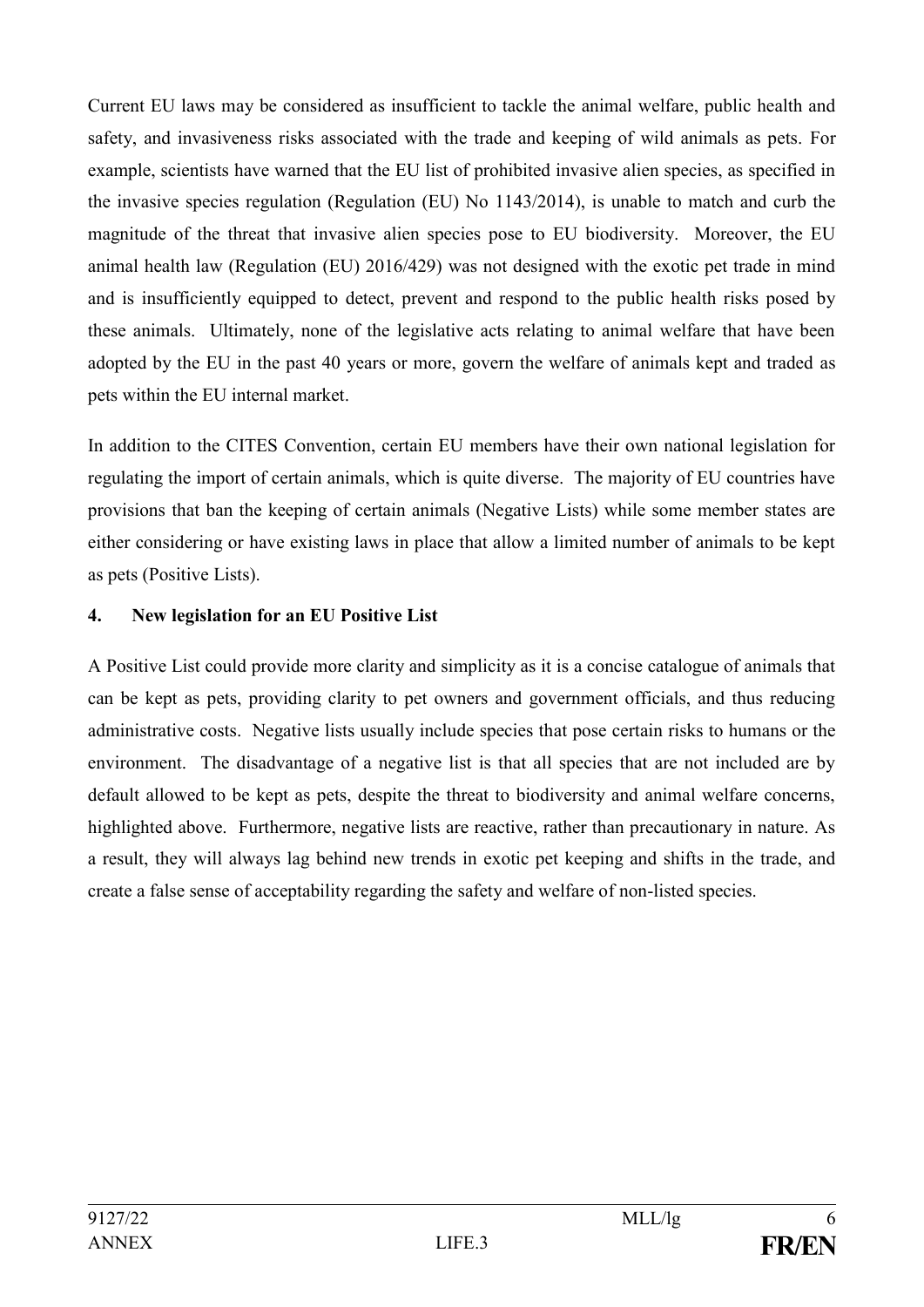Although important steps have been taken through the introduction of Positive Lists in a number of EU countries, in order to have a significant impact on biodiversity conservation, animal welfare, and the protection of public health, EU countries could work together to exchange best practices and experiences. Currently, national laws on this topic are extremely divergent and, in some instances, downright contradictory, making it extremely complicated for EU Member States to get a handle on this EU-wide trade and effectively prevent and control its damaging consequences. The establishment of an EU-wide Positive List for companion animals could contribute significantly to halting the loss of biodiversity, safeguarding animal welfare, and protecting public health and safety. In fact, the EU Positive List can be based on three main principles:

- I. Animal Welfare: Animals have complex social and behavioral needs that cannot be met in captivity, and therefore suffer greatly as a result.
- II. Biodiversity conservation: Taking animals from the wild contributes to the decline of their populations and may lead to the endangerment or extinction of species. Furthermore, a precautionary approach should be used to avoid the risk of introduction of invasive alien species.
- III. Public health and safety: Wild animals may carry diseases that are harmful to humans; also, given that these animals have not evolved to live with humans, they may attack and hurt their owners when stressed.

## **Conclusion**

Cyprus, Lithuania, Luxemburg and Malta therefore call on the Commission to explore the potential benefits of an EU wide positive list, which builds on the experiences gained by those Member States who have implemented this system. The aims of such work should be to enhance animal welfare, safeguard biodiversity, protect public health and reduce administrative burdens across EU Member States.